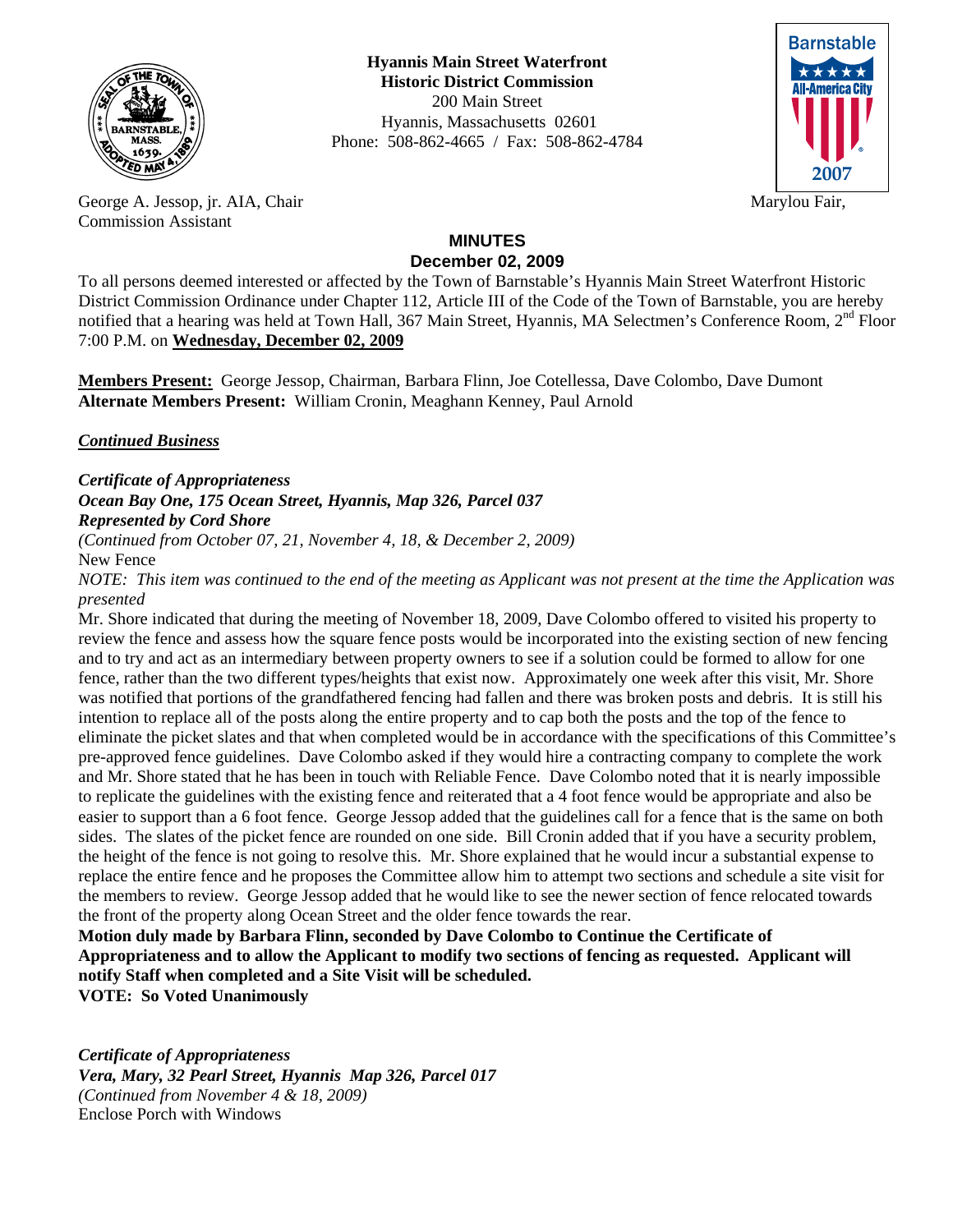A sketch of the proposed enclosure was submitted for the Committee's review. There was a question at the last meeting that the door proposed was not wide enough to accomplish the enclosure and a drawing was requested. Glass panels will be placed on either side of the door to enclose the opening of the entranceway of the porch. It was noted that the trim work should be painted white to match the existing.

**Motion duly made by Barbara Flinn, seconded by Joe Cotellessa to Accept the Certificate of Appropriateness and the sketch rendering as Modified to reflect all trim work be painted White. VOTE: So Voted Unanimously** 

*Certificate of Appropriateness Hudson H. Baxter, 133 Pleasant Street, Hyannis, Map 326, Parcel 056 Represented by Hudson H. Baxter*  Exterior Alteration – New Siding *(Continued from November 18, 2009)*  No Representation Present **Motion duly made by Barbara Flinn, seconded by William Cronin to Continue the Certificate of Appropriateness to January 6, 2010. VOTE: So Voted Unanimously** 

## *New Business*

*Certificate of Appropriateness Eauk4 (Style), 640 Main Street, Hyannis Map 308, Parcel 053 Represented by Thomas Ladue* 

Replace Existing Signage

Mr. Ladue explained that they wish to apply decals on with the new logo on the door as well as two windows located on the second story. The lettering will be white. Joe Cotellessa pointed out that the telephone number indicated on the second floor is quite large and the applicant agreed to remove the telephone number, replace this with the word "Salon" and asked to be able to place the telephone number under the logo on the entrance door.

**Motion duly made by Barbara Flinn, seconded by Meaghann Kenney to Approve the Certificate of**  Appropriateness as Modified to reflect the removal of the Telephone Number on the 2<sup>nd</sup> floor window and **replace this with the word "Salon" and to allow the telephone number in smaller font on the entrance door. VOTE: So Voted Unanimously** 

*Certificate of Appropriateness Orexi Foods, Inc/Arthur Pappas, 338 Main Street, Hyannis Map 327, Parcel 089 Represented by Arthur Pappas*  New Sign

*Note: Meaghann Kenney recuses herself from the discussion and vote* 

Mr. Pappas presented the Board with a revised rendition of the sign and indicated that the sign will hang from a bracket on existing anchors on the building. George Jessop suggested that the logo needs more white space around each side to accentuate it and would recommend another 3" in diameter. Barbara Flinn agrees and added that applicant may want to make the sign rectangular rather than square if the building sign code would allow. Staff instructed Mr. Pappas to check with the Building Department as to the allotted amount of signage allowed.

**Motion duly made by Barbara Flinn, seconded by Joe Cotellessa to Approve the Certificate of Appropriateness as Modified to allow for an additional 3" on top and each side and 6" on bottom.** 

**VOTE: So Voted Unanimously**